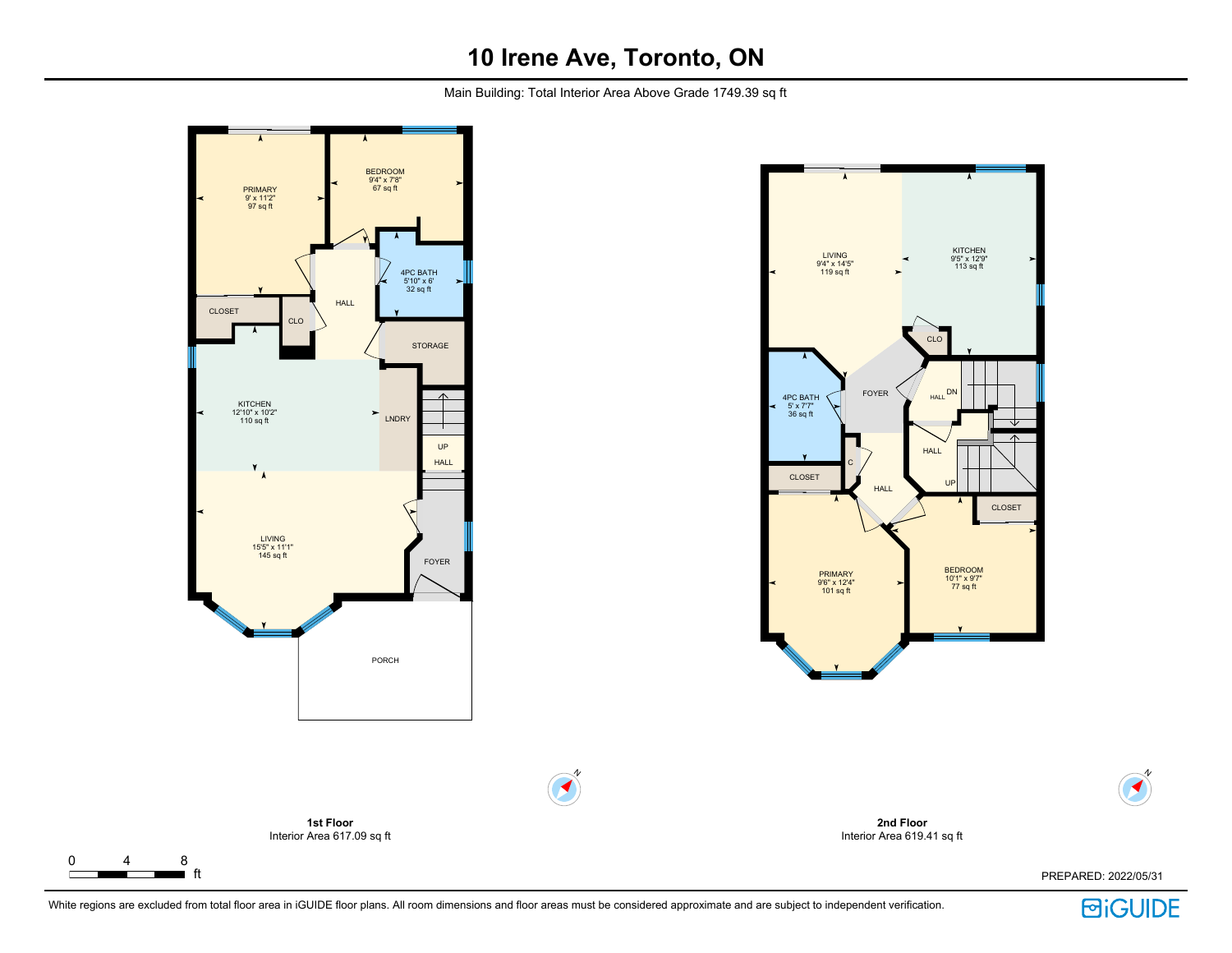Main Building: Total Interior Area Above Grade 1749.39 sq ft



 $\begin{array}{|c|c|c|}\n0 & 3 & 6 \\
\hline\n\end{array}$  ft

 $\Gamma$ 



**Basement (Below Grade)** Interior Area

White regions are excluded from total floor area in iGUIDE floor plans. All room dimensions and floor areas must be considered approximate and are subject to independent verification.

### ft PREPARED: 2022/05/31

**回iGUIDE** 

N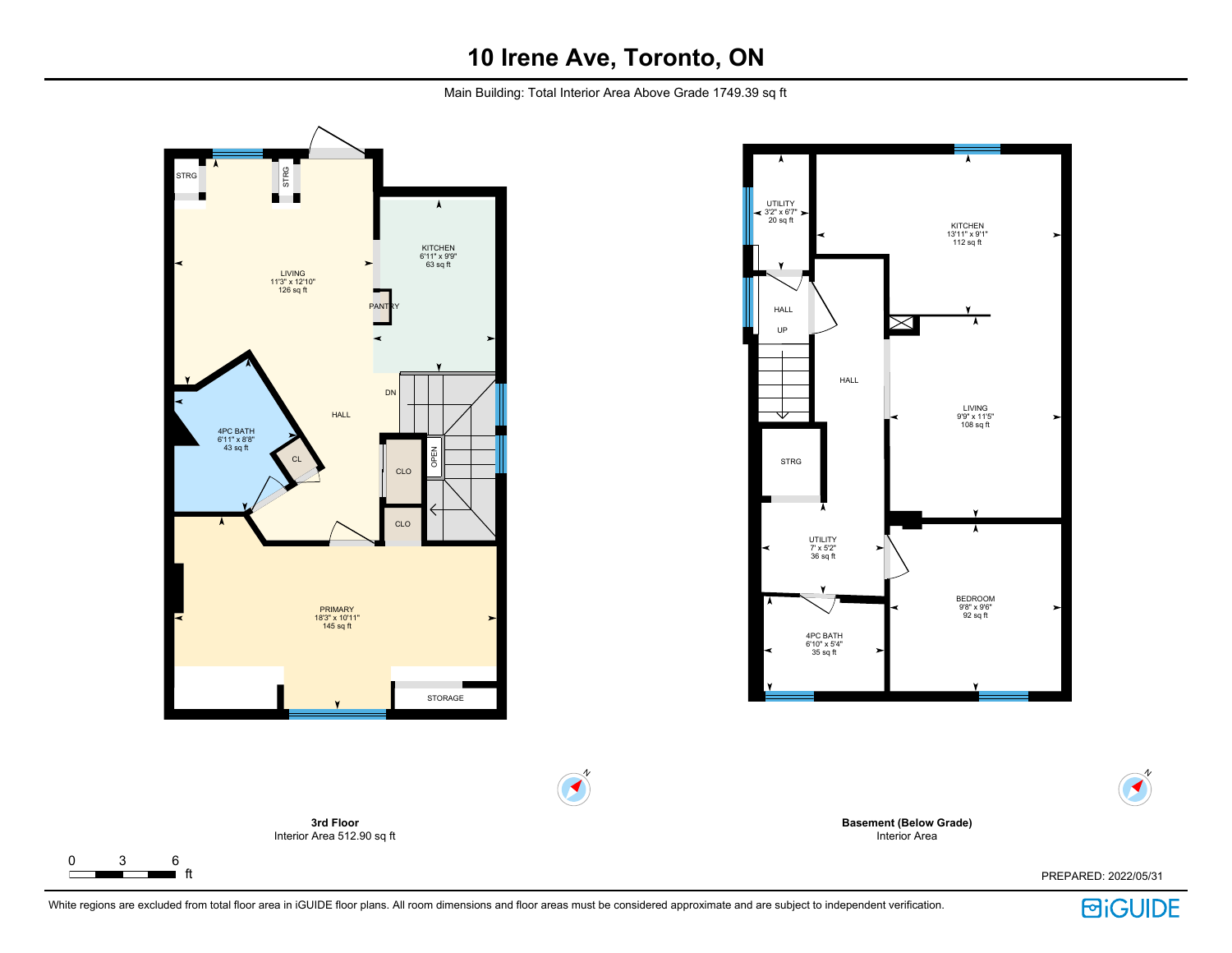**1st Floor** Interior Area 617.09 sq ft





White regions are excluded from total floor area in iGUIDE floor plans. All room dimensions and floor areas must be considered approximate and are subject to independent verification.

0 3 6

FREPARED: 2022/05/31  $\rightarrow$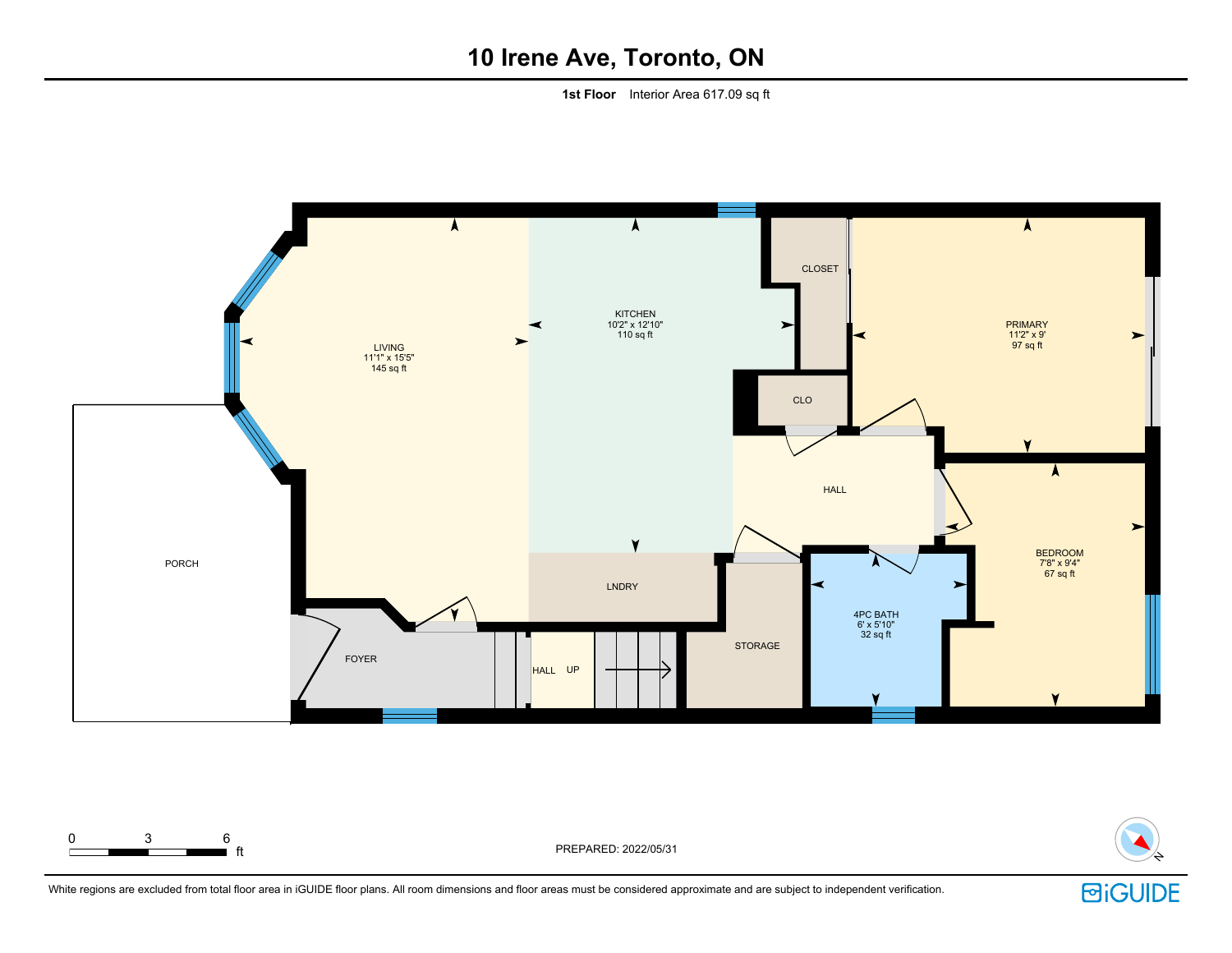**2nd Floor** Interior Area 619.41 sq ft





÷.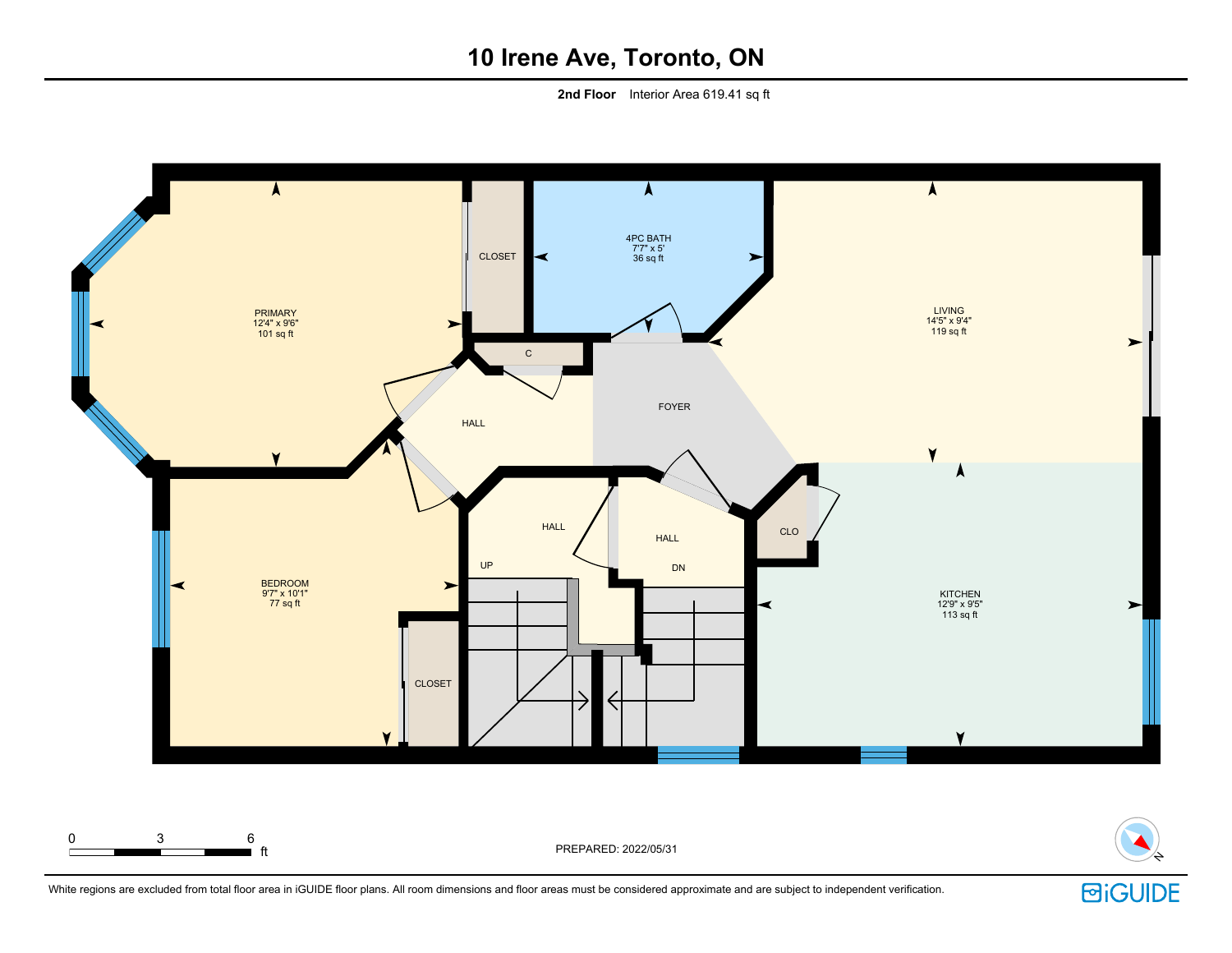**3rd Floor** Interior Area 512.90 sq ft Excluded Area 38.74 sq ft



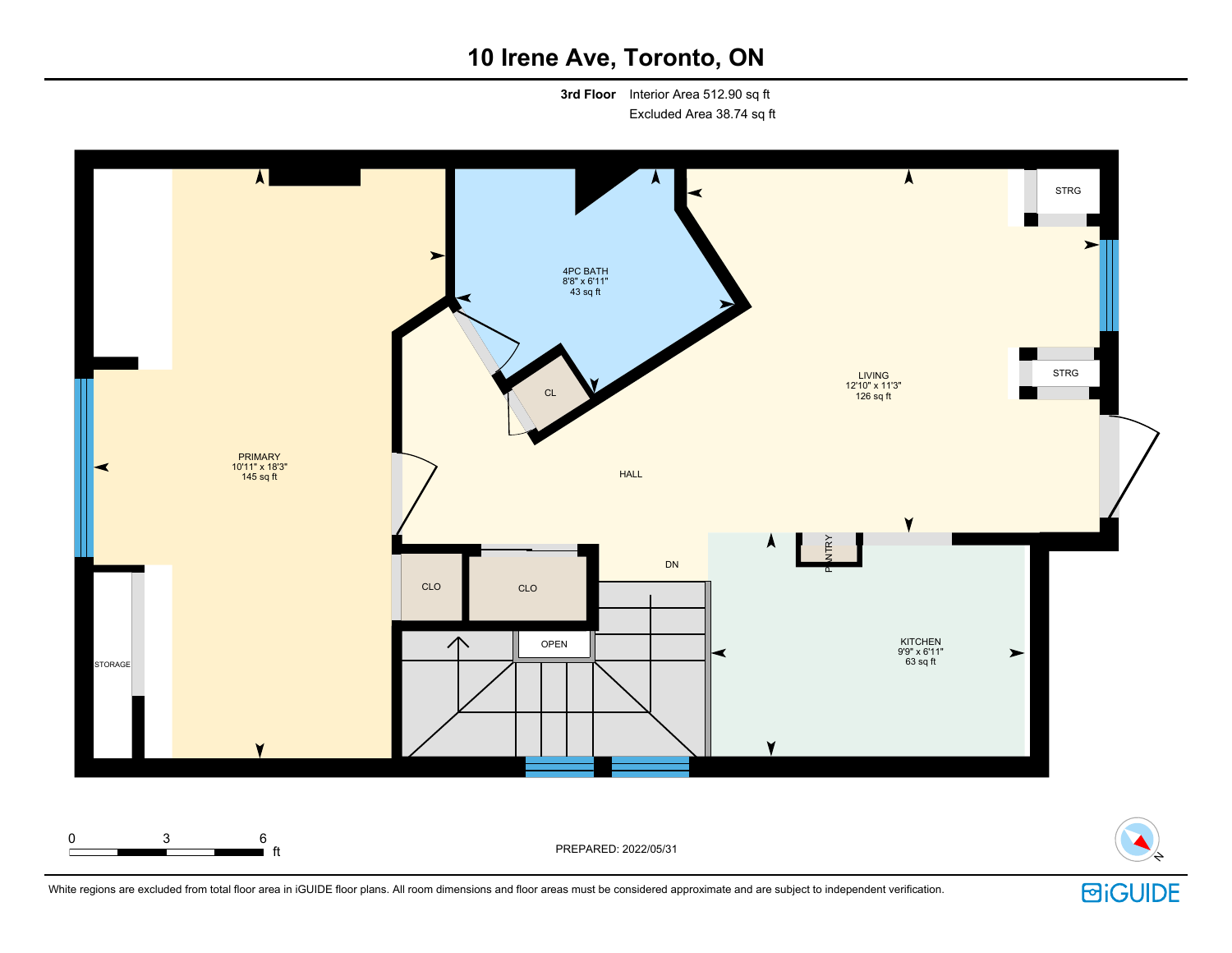**Basement (Below Grade)** Excluded Area 520.95 sq ft



White regions are excluded from total floor area in iGUIDE floor plans. All room dimensions and floor areas must be considered approximate and are subject to independent verification.

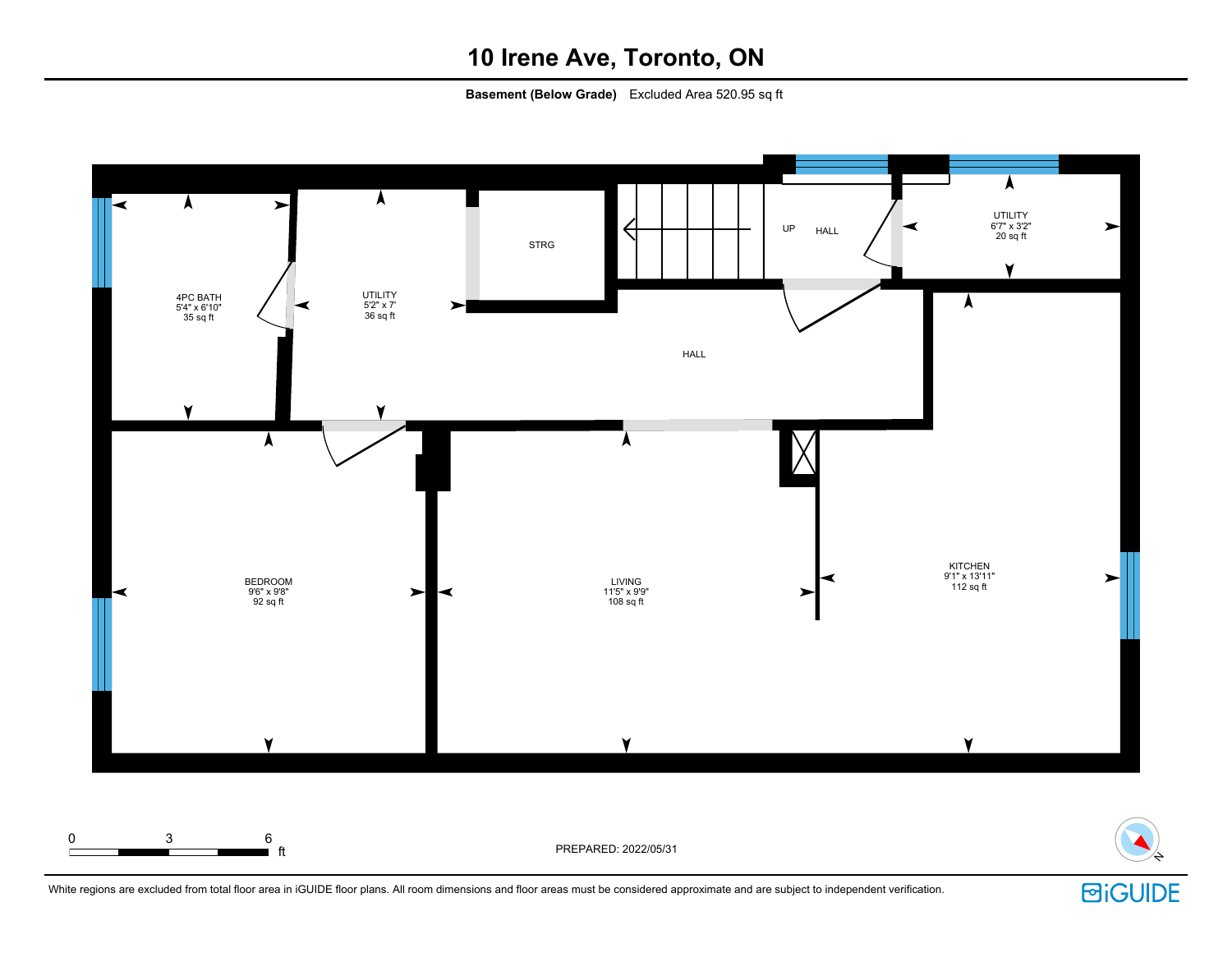### **Property Details**

#### **Room Measurements**

Only major rooms are listed. Some listed rooms may be excluded from total interior floor area (e.g. garage). Room dimensions are largest length and width; parts of room may be smaller. Room area is not always equal to product of length and width.

### **Main Building**

1ST FLOOR 4pc Bath: 5'10" x 6' | 32 sq ft Bedroom: 9'4" x 7'8" | 67 sq ft Kitchen: 12'10" x 10'2" | 110 sq ft Living: 15'5" x 11'1" | 145 sq ft Primary: 9' x 11'2" | 97 sq ft

### 2ND FLOOR

4pc Bath: 5' x 7'7" | 36 sq ft Bedroom: 10'1" x 9'7" | 77 sq ft Kitchen: 9'5" x 12'9" | 113 sq ft Living: 9'4" x 14'5" | 119 sq ft Primary: 9'6" x 12'4" | 101 sq ft

### 3RD FLOOR

4pc Bath: 6'11" x 8'8" | 43 sq ft Kitchen: 6'11" x 9'9" | 63 sq ft Living: 11'3" x 12'10" | 126 sq ft Primary: 18'3" x 10'11" | 145 sq ft

### BASEMENT

4pc Bath: 6'10" x 5'4" | 35 sq ft Bedroom: 9'8" x 9'6" | 92 sq ft Kitchen: 13'11" x 9'1" | 112 sq ft Living: 9'9" x 11'5" | 108 sq ft Utility: 3'2" x 6'7" | 20 sq ft Utility: 7' x 5'2" | 36 sq ft

#### **Floor Area Information**

Floor areas include footprint area of interior walls. All displayed floor areas are rounded to two decimal places. Total area is computed before rounding and may not equal to sum of displayed floor areas.

**Main Building** 1ST FLOOR Interior Area: 617.09 sq ft

2ND FLOOR Interior Area: 619.41 sq ft

3RD FLOOR Interior Area: 512.90 sq ft Excluded Area: 38.74 sq ft

BASEMENT (Below Grade) Excluded Area: 520.95 sq ft

### **Total Above Grade Floor Area, Main Building**

Interior Area: 1749.39 sq ft Excluded Area: 38.74 sq ft

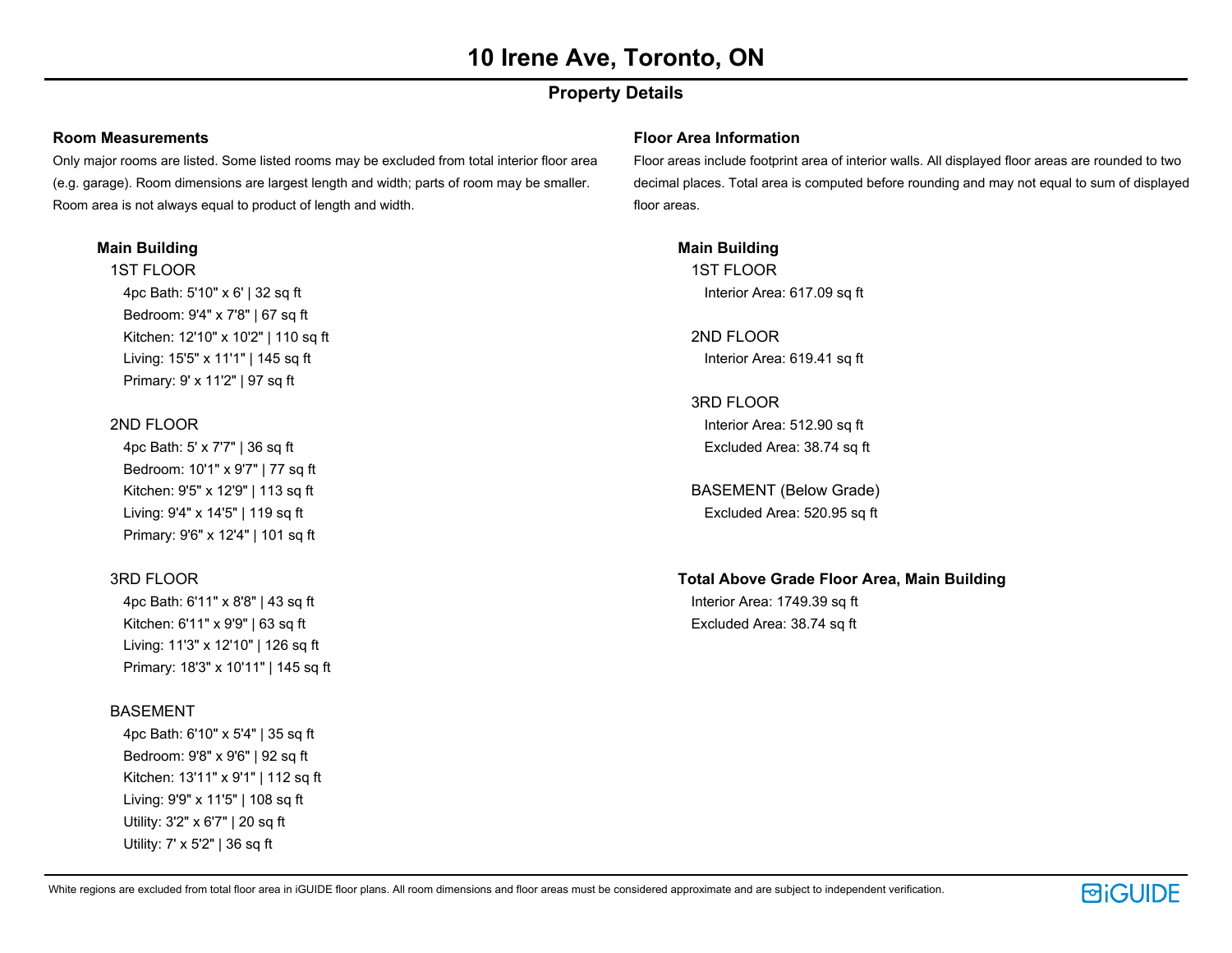### **Property Details**

Prepared: May 31, 2022

This property was measured by OTBx Air.

Total Above Grade Floor Area is RMS size. For detached properties, use Main Building Exterior Area. For properties with shared walls (e.g. Apartments, Townhouses) use Main Building Interior Area.

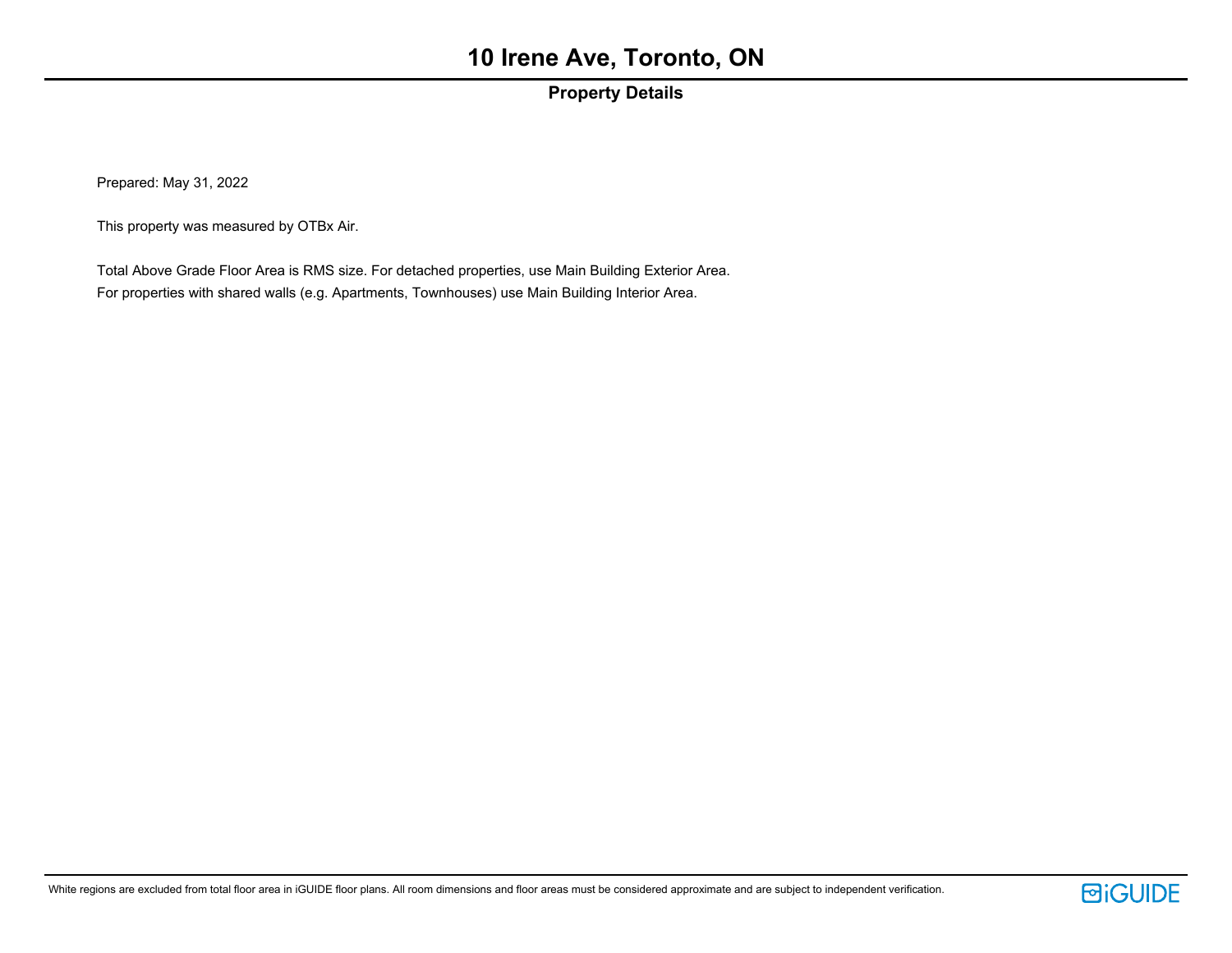### **iGUIDE Method of Measurement**

#### **Definitions**

**Interior Area** is a per floor calculation, made by measuring to the inside surface of the exterior walls. The footprint of all interior walls and staircases is typically included.

**Excluded Area** is a sum of the area of all rooms (measured to the inside surface of room walls) that are excluded from the Interior Area for a floor and the footprint of corresponding walls. Prescribed area exclusions can vary from region to region. Examples of exclusions are spaces open to below, garages, cold cellars, crawl and reduced height spaces.

**Exterior Wall Footprint** is the sum of the estimated area of the perimeter wall segments bounding both Interior and Excluded Areas.

**Exterior Area** is a per floor calculation, made by measuring to the outside surface of the exterior walls and is represented by the sum of the Interior Area and the Exterior Wall Footprint.

**Grade** is the ground level at the perimeter of the exterior finished surface of a house. A floor is considered to be above grade if its floor level is everywhere above grade.

**Total Interior Area** is the sum of all Interior Areas.

**Total Excluded Area** is the sum of all Excluded Areas.

**Total Exterior Area** is the sum of all Exterior Areas.

**Finished Area** is a per floor calculation made by adding all enclosed areas in a house that are suitable for year-round use based upon their location, embodying walls, floors, and ceilings and which are similar to the rest of the house. Footprint of walls is attributed to finished area only when the walls are bounding finished areas.

**Unfinished Area** is a per floor calculation made by adding all enclosed areas that do not meet the criteria for Finished Area. Exceptions are outdoor and non-walkable areas, for example porches or areas open to below. Footprint of walls is attributed to unfinished area only when the walls are exclusively bounding unfinished areas.

#### **Notes**

For exterior walls that are adjacent to the outside of the property, where typically only the interior side has measurement data, an estimation of the exterior wall thickness (as directly measured at the property) is used to calculate its footprint. Considerations are not made for varying wall thickness along the perimeter.

#### **Disclaimer**

All dimensions and floor areas must be considered approximate and are subject to independent verification.

#### **PDF Floor Plans**

**A. RECA RMS 2017:** Color is used to indicate all included areas. Excluded and not reported areas are shown in white. Walls are always shown in black.

**B. ANSI Z765 2021:** Color is used to indicate all finished areas. Unfinished and not reported areas are shown in white. Walls are always shown in black.

#### **More Information About the Standards**

**A. RECA RMS 2017:** https://www.reca.ca/licensees-learners/tools-resources/residential-measurement-standard

**B. ANSI Z765 2021:** https://www.homeinnovation.com/z765

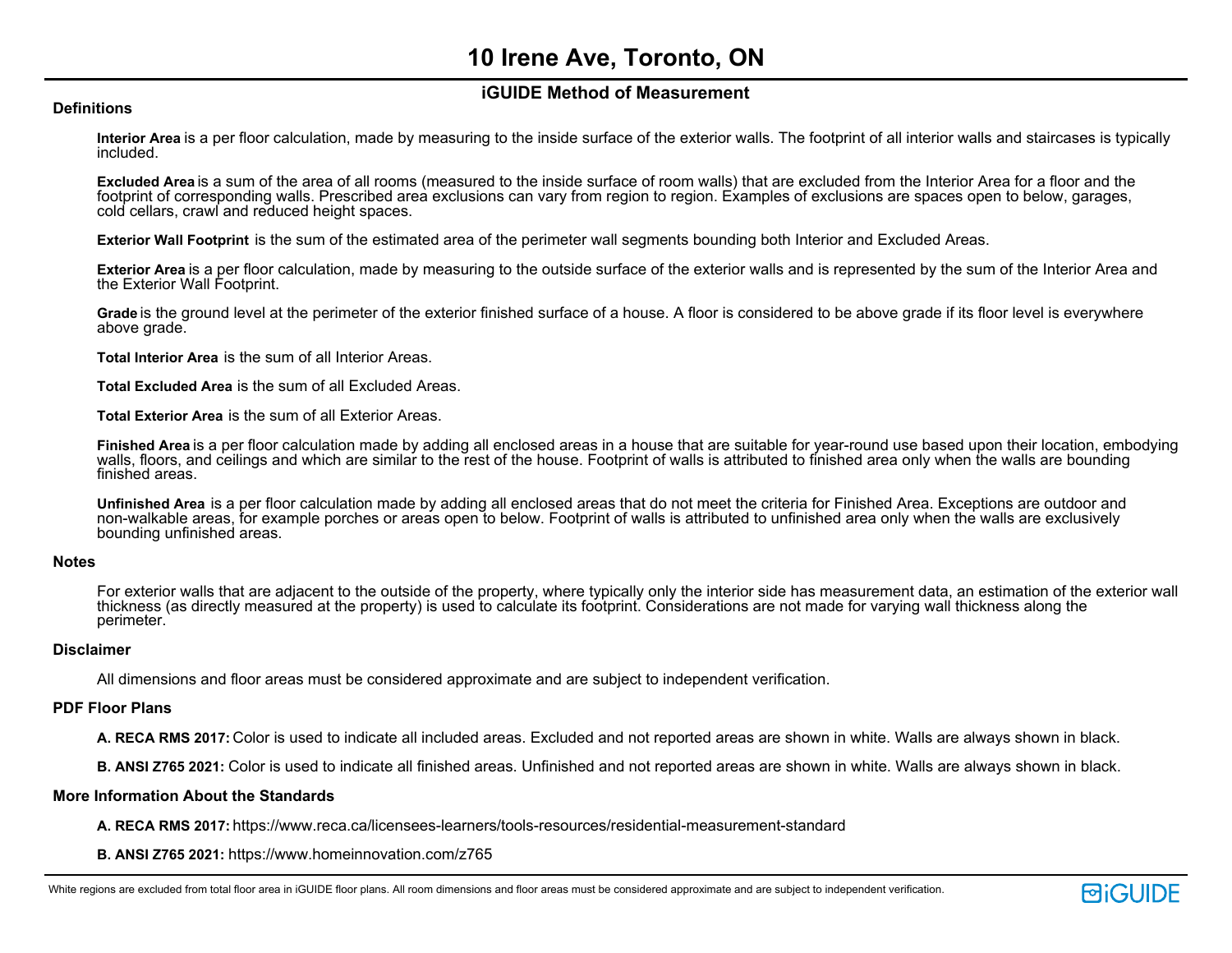Measurement Diagram for: 1st Floor



PREPARED: 2022/05/31

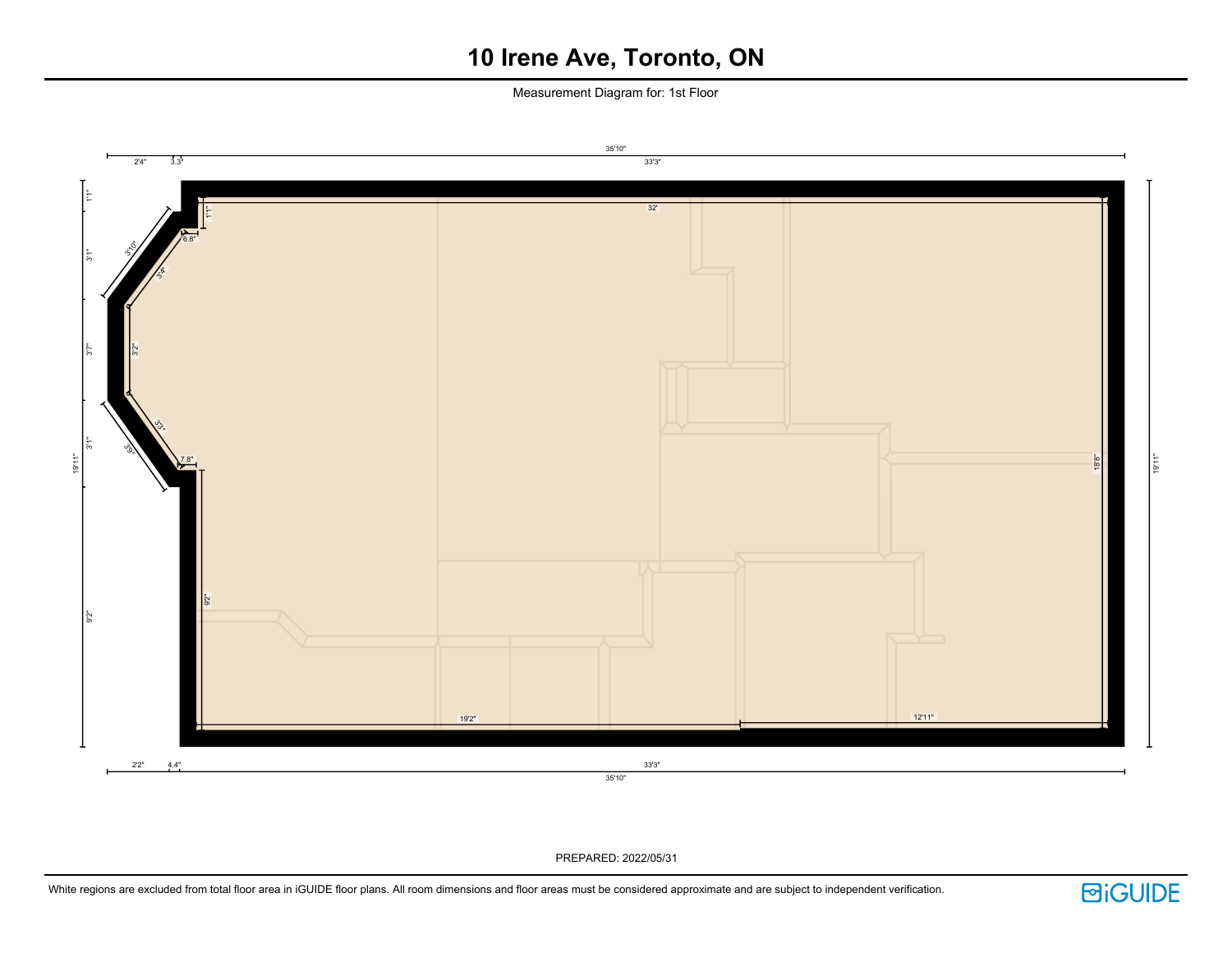Measurement Diagram for: 2nd Floor



PREPARED: 2022/05/31

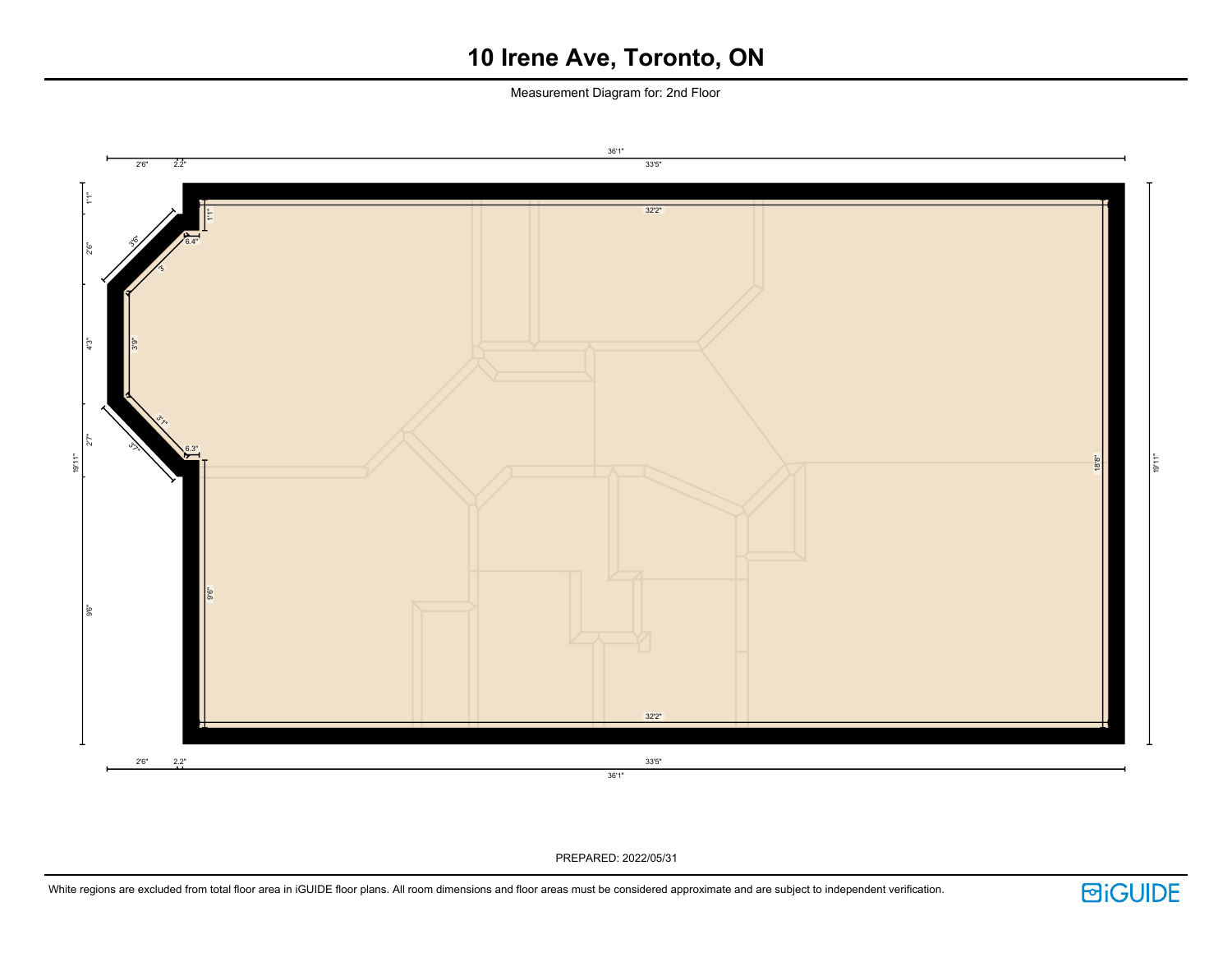Measurement Diagram for: 3rd Floor



PREPARED: 2022/05/31